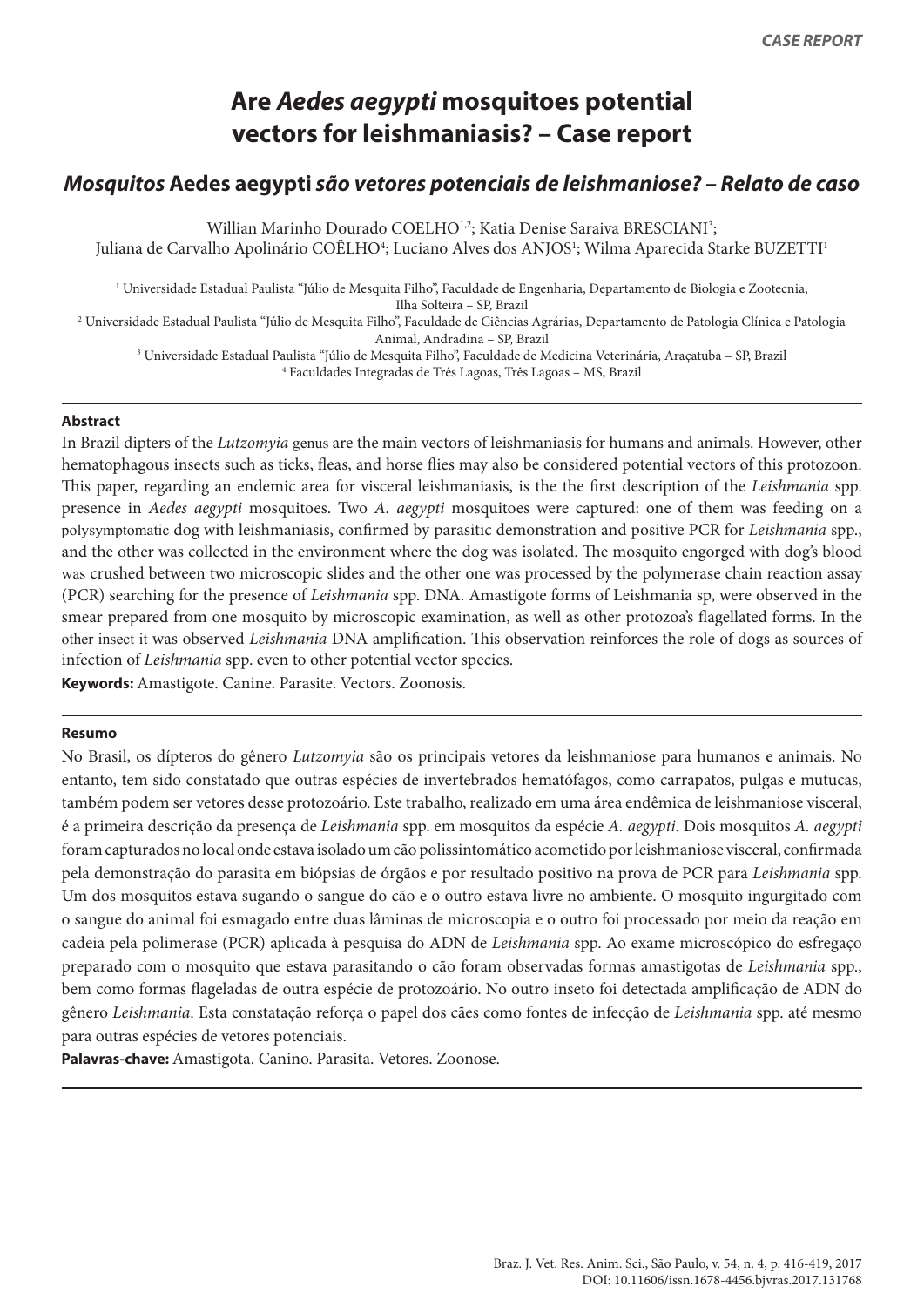#### **Correspondence to:** Willian Marinho Dourado Coelho Universidade Estadual Paulista "Júlio de Mesquita Filho", Faculdade de Engenharia, Departamento de Biologia e Zootecnia Rua Monção, 226 CEP 15385-000, Ilha Solteira, SP, Brazil e-mail: willianmarinho@hotmail.com

Received: 03/05/2017 Approved: 19/10/2017

## **Introduction**

In Brazil leishmaniasis is a serious vector-borne disease with a complex epidemiology (CAVALCANTE; VALE, 2014). Sandflies are the main transmission form of this parasite (GONTIJO; MELO, 2004). However, this protozoon has also been observed in other hematophagous arthropods such as ticks, fleas, and horseflies (COELHO et al., 2016), suggesting the existence of other potential vectors to this protozoon (CAMPOS; COSTA, 2014).

The present paper is the description of *Leishmania* spp. presence in *Aedes aegypti* mosquito collected during blood meal in a polysymptomatic dog with laboratory-confirmed visceral leishmaniasis.

*A. aegypti* is an important anthropophilic parasite, considered the main vector of dengue (TAUIL, 2001), urban yellow fever (BRAGA; VALLE, 2007), Zika virus (VASCONCELOS, 2015), and Chikungunya fever (DONALÍSIO; FREITAS, 2015). In dogs this parasite can act as a vector of heartworm disease (HENDRIX et al., 1986).

### **Case report**

Two mosquitoes of *A. aegypti* species were analyzed for the presence of *Leishmania* spp. The insects were captured in the urban area in the municipality of Andradina (20.8961°, 51.37944°, altitude 405 m), São Paulo State, Brazil, which is an endemic area of visceral leishmaniasis (VL). One of these insects, captured inside a portable dog house, was engorged with the dog's blood. The other mosquito was captured in the environment near the place where the dog was hospitalized. The dog (Figure 1) was a male adult, non-pure breed, and had alopecia with generalized dermatitis, onychogrifosis, emaciation, lymphadenomegaly, hepatomegaly, and epistaxis. The investigation of dog's infection with *Leishmania* spp. was performed by biopsies of sternum bone marrow and of the left popliteal lymph node. A fragment of ear skin was removed for histopathological analysis. A blood sample was collected from the cephalic vein in a tube containing EDTA for parasitological analysis and PCR reaction to *Leishmania*  DNA amplification using the pair of oligonucleotides described by Rodgers et al. (1990).

One mosquito was crushed between microscopic slides, and the smear was submitted to haematological staining with Panótico Rápido® kit and observed using a 10x wide field micrometer eyepiece (Bioval®) with 100-fold magnification; 300 microscope fields were examined.

The other mosquito was macerated in a porcelain crucible containing 0.5 mL of sterile physiological solution and DNA was extracted using the GFX genomic blood kit<sup>®</sup>



Figure 1 – (A) Dog with leishmaniasis presenting skin lesions. The animal was parasitized by *Aedes aegypti* mosquitoes. (B) Sample of dog's popliteal lymph node presenting large amount of *Leishmania* spp. amastigote forms (100x)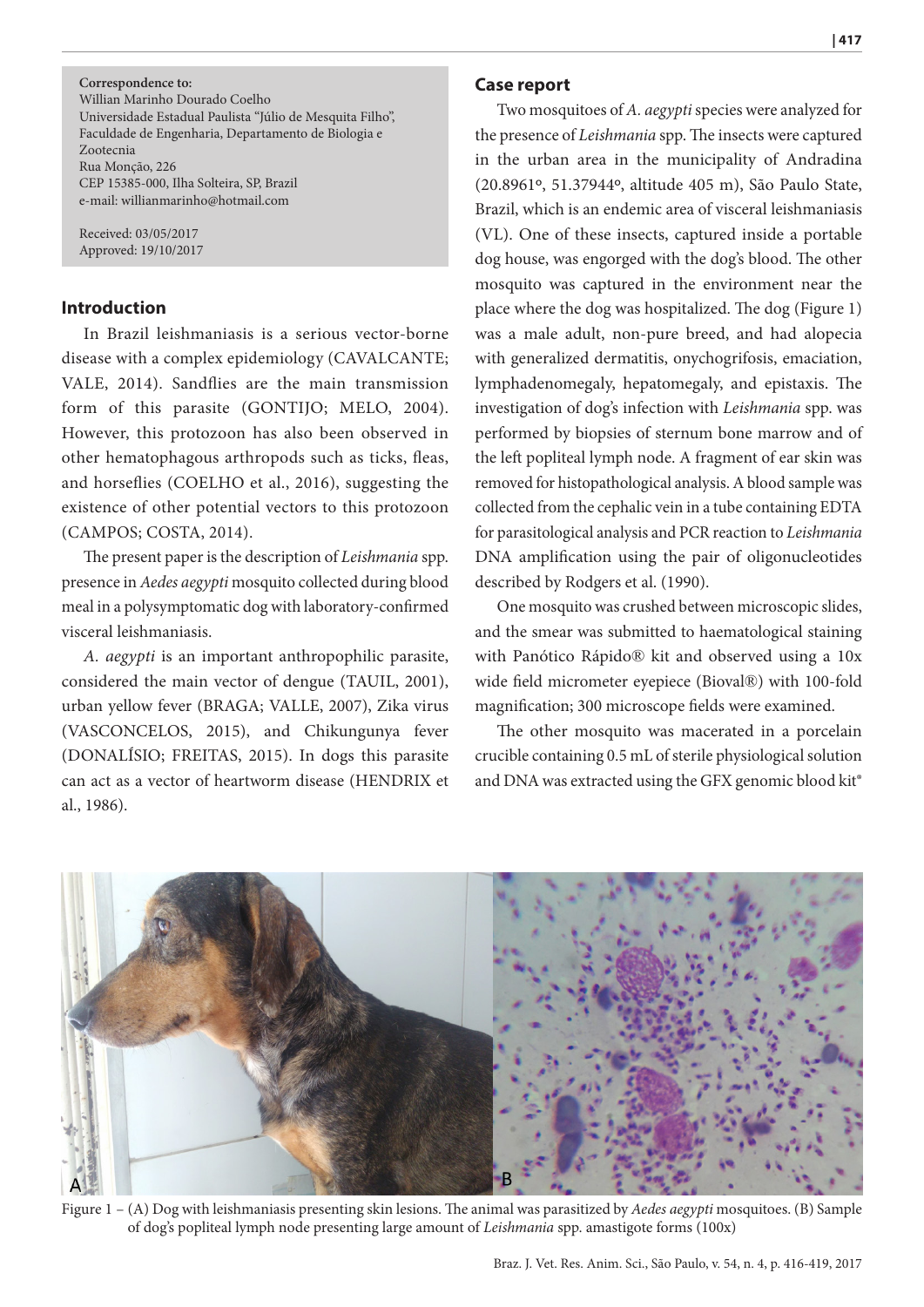(Amersham Biotech, Piscataway, New Jersey, USA) for a final volume of 100 µL (NUNES et al., 2007).

DNA amplification by PCR was performed using oligonucleotides that amplify the conserved region of the *Leishmania* kinetoplast (kDNA) minicircle, using the primers 13A (5'-GTG GGG GAG GGG CGT TCT -3') and 13B (5'-ATT TTA CAC CAA CCC CCA GTT-3') (RODGERS et al. 1990), which amplifies a 120 pb kDNA

fragment. A PCR-negative control (ultrapure water) was used. This analysis was performed by an outsourced laboratory known for its accurate diagnosis of animal and human leishmaniasis (Hermes Pardini, Belo Horizonte, Minas Gerais, Brazil).

*Leishmania* spp. amastigotes forms were observed in bone marrow, lymph node, and dog skin samples. No parasitic evolutionary forms were found in the blood



Figure 2 – Amastigote forms of *Leishmania* spp. (red arrow) found in a mosquito of the species *Aedes aegypti* along with another flagellate protozoan species (yellow arrow) (100 x)

smear. *Leishmania* spp. DNA amplification was obtained in the dog blood sample.

Amastigote forms of the genus *Leishmania* were observed in the smear prepared from the first mosquito, as well as flagellated forms of other protozoa species (Figure 2). These protozoa presented an average body size of 21 µm with flagellum of up to 73 µm. The molecular analysis indicated that the sampled mosquito was positive for *Leishmania spp.*

One of the limitations of this study, besides the sample size, is that *Leishmania* amastigote forms or amplified DNA were observed within the mosquitoes that had been fed on the dog but could be not infected by the parasite. Other studies must be done to show the infection of *A. aegypti*, for instance, by its gut microscopy evaluation.

A research carried out in this same region also observed horse flies of *Tabanus importunus* species with the presence of amastigote forms of *Leishmania* spp. (COELHO; BRESCIANI, 2013; COELHO et al., 2016). Viol et al. (2016) also found forms of the *Leishmania* genus in ticks*.* These findings indicate that other ectoparasites, including culicidae (as in the present study) may also become infected by *Leishmania* spp, due to their feeding habits. This is the first description of the presence of *Leishmania*  spp. in *A. aegypti* mosquitoes after feeding in a dog with visceral leishmaniasis, demonstrating that dogs may act as a source of infection of this parasite even to other potential vector species.

## **Conflict of Interest Statement**

There was no conflict of interest during the execution of this study.

#### **Acknowledgments**

We thank the veterinarians Aziz Abdelnour and Antonio Gilberto Gasparelli Junior, owners of CLINICÃO, for the use of the veterinary clinic where the study was developed and for the financial support.